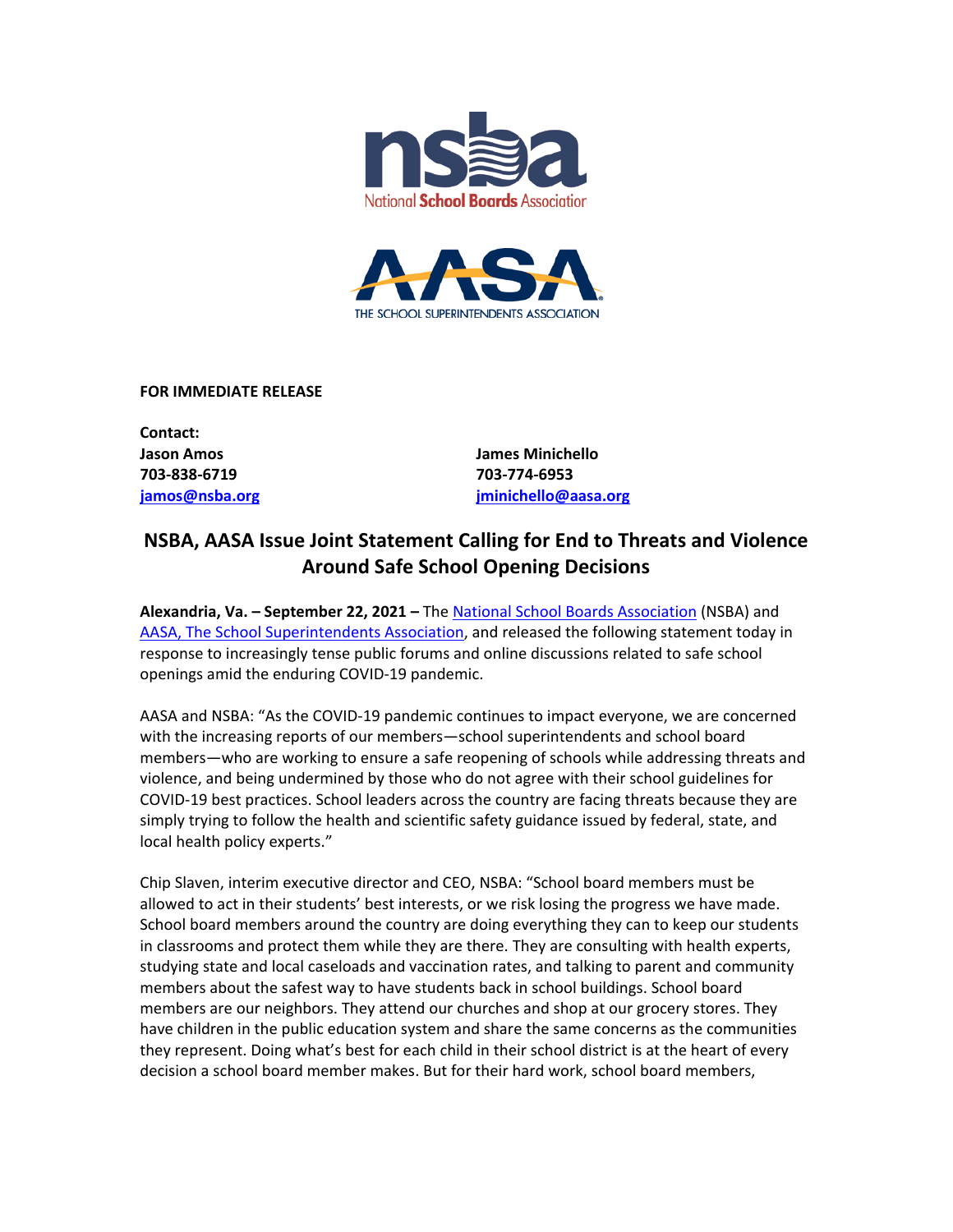superintendents, principals, teachers and others who work in service to our students are being subjected to online and in-person threats, abuse and harassment. This must stop."

Daniel A. Domenech, executive director, AASA: "The work of school superintendents and board members, whose job is to run and operate a school system, have faced countless new challenges throughout the last 20 months. Leading these schools during a global pandemic is an enormous task, one that is unnecessarily complicated when adult tempers flare. The work to open schools and the discussions at school board meetings are focused on a goal we all support: getting and keeping our kids safe in school. We oppose the increasingly aggressive tactics creeping into board and community meetings, and we cannot let frustrations and tensions evolve into name calling and intimidation. We will never back down from the importance of freedom of speech, but we cannot—and will not—tolerate aggression, intimidation, threats and violence toward superintendents, board members and educators."

Viola M. Garcia, president of NSBA; trustee, Aldine Independent School District, Houston, Texas: "School board members are used to heated meetings and interactions around difficult decisions like hiring a superintendent, passing the budget, or school redistricting. Disagreements and heated opinions are ok. Shouting contests, harassment, abuse and threats—both online and inperson—are absolutely not. School board members want to hear from the communities they serve, especially during this critical moment in the pandemic. But community input must remain respectful and civil, even if it is in opposition."

Paul Imhoff, 2021-22 president of AASA; superintendent, Upper Arlington Schools, Upper Arlington, Ohio: **"**The number-one priority for school superintendents and school board members is to keep students safely in school and engaged in in-person learning. Leadership requires tough decisions and uncomfortable conversations, and we are confident in the ability of superintendents and school boards to continue to work tirelessly to ensure we can keep students safely in school—learning, growing and thriving."

## ###

For specific questions, please contact Noelle Ellerson Ng, AASA associate executive director, advocacy and governance, at [nellerson@aasa.org](mailto:nellerson@aasa.org) or Jason Amos, NSBA director of communications, at [jamos@nsba.org.](mailto:jamos@nsba.org)

## **About AASA**

[AASA, The School Superintendents Association,](http://www.aasa.org/) founded in 1865, is the professional organization for more than 13,000 educational leaders in the United States and throughout the world. AASA's mission is to support and develop effective school system leaders who are dedicated to equitable access for all students to the highest quality public education. For more information, visit [www.aasa.org.](http://www.aasa.org/)

###

## **About NSBA**

The National School Boards Association (NSBA) is a federation of state associations and the U.S. territory of the Virgin Islands that represent locally elected school board officials serving approximately 51 million public school students regardless of their disability, ethnicity, socioeconomic status or citizenship. Working with and though our state association members, NSBA